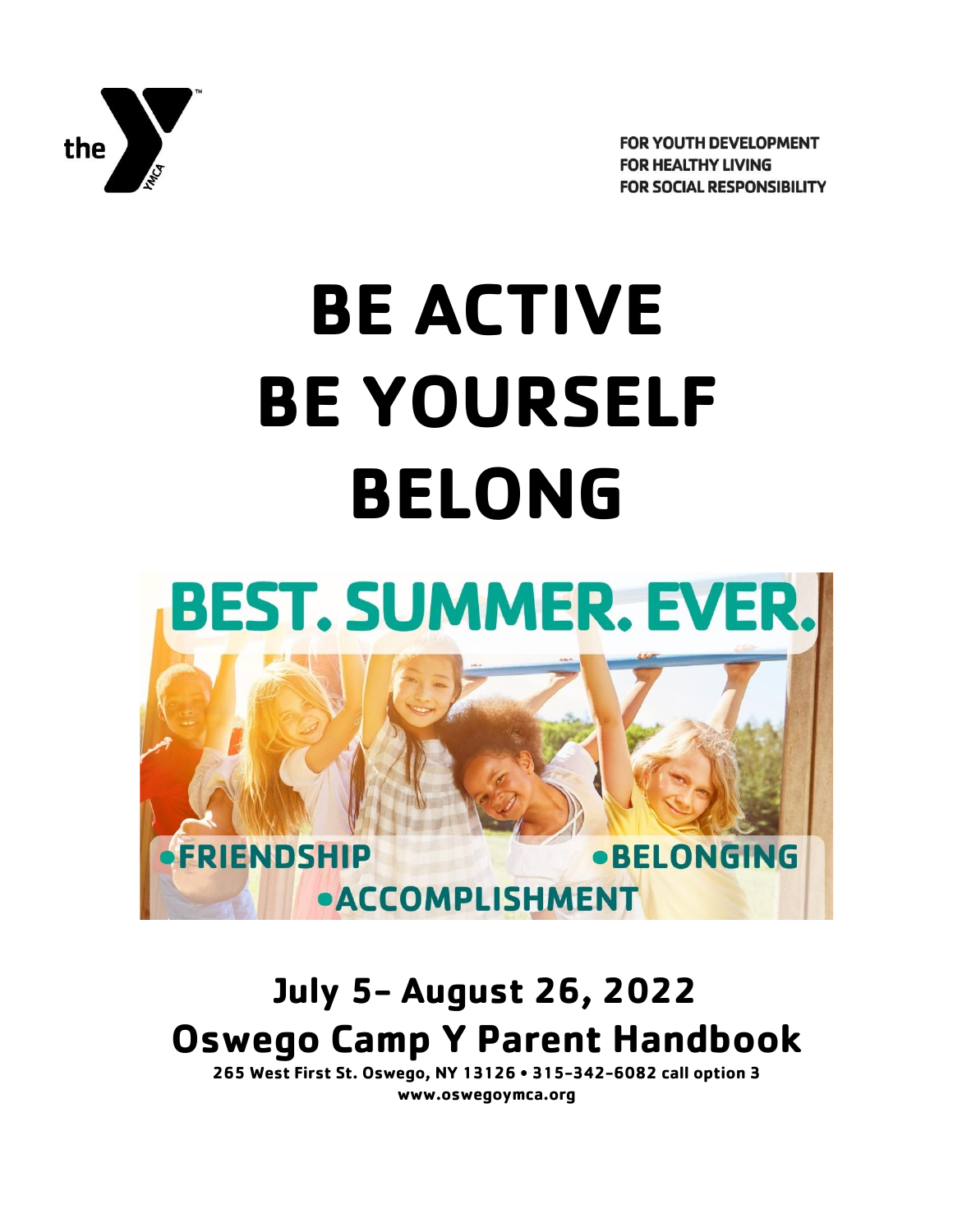# Our Mission

The mission of the Oswego YMCA of is to put Christian principles into practice through programs that build healthy spirit, mind, and body for all.

# Camp Y

At the Y, strengthening community is our cause. We believe every kid deserves the opportunity to learn, grow and thrive. That's why Camp Y is for children entering grades Kindergarten through grade seven. Our goal at Camp Y is to offer a fun, exciting, and safe environment for all who attend our indoor/outdoor day camp program. With your child's safety in mind, our staff member receives training in child development, child abuse prevention and group dynamics. Each counselor will all be certified in CPR and first aid. All of our waterfront activities are supervised by lifeguards. Your child will be able to learn sportsmanship, build self-esteem, develop friendships with other children, and express his/her creativity through various activities like Team Building, Arts and Crafts, Nature/Science, Camp Games, Swimming, and Sports.

Character education is at the heart of what we do and has been part of the YMCA for over 150 years. We plan to provide the best program possible…which means more than just activities. Like all YMCA youth programming, activities at Camp Y promote the four core values of Caring, Honesty, Respect, and Responsibility. In addition, the Camp program recognizes 3 sub-groups of character values: Sportsmanship, Friendship, & Doing Your Best.

# **Camp Y Hours and Location**

Camp Y will operate Monday through Friday from 8:00 AM to 5:00 PM. Extended Hours are 7:00 AM - 8:00 AM and 5:00 PM- 6:00 PM.

Monday through Friday: Please drop your child off at the Crisafulli Rink each morning. 91 Lake St, Oswego NY 13126.

Field trip days: Please drop your child off at the Crisafulli Rink. We will be taking various fieldtrips throughout the summer. Field trip dates and times are located in the "Field Trip" section of this Handbook.

Please arrange to pick up your child at Crisafulli Rink (Monday through Friday) UNLESS OTHER WISE ANNOUNCED. Approximate return times from field trips will be announced, if your child is attending the field trip, please do not arrange to pick up child before scheduled return time.

Pre-registration is required for all field trips to ensure proper staff coverage.

Pre- registration is required for the Extended AM/PM care to ensure proper staff coverage.

#### NOTE

• If you do not pick up your child by closing, the counselor(s) will attempt to call you, or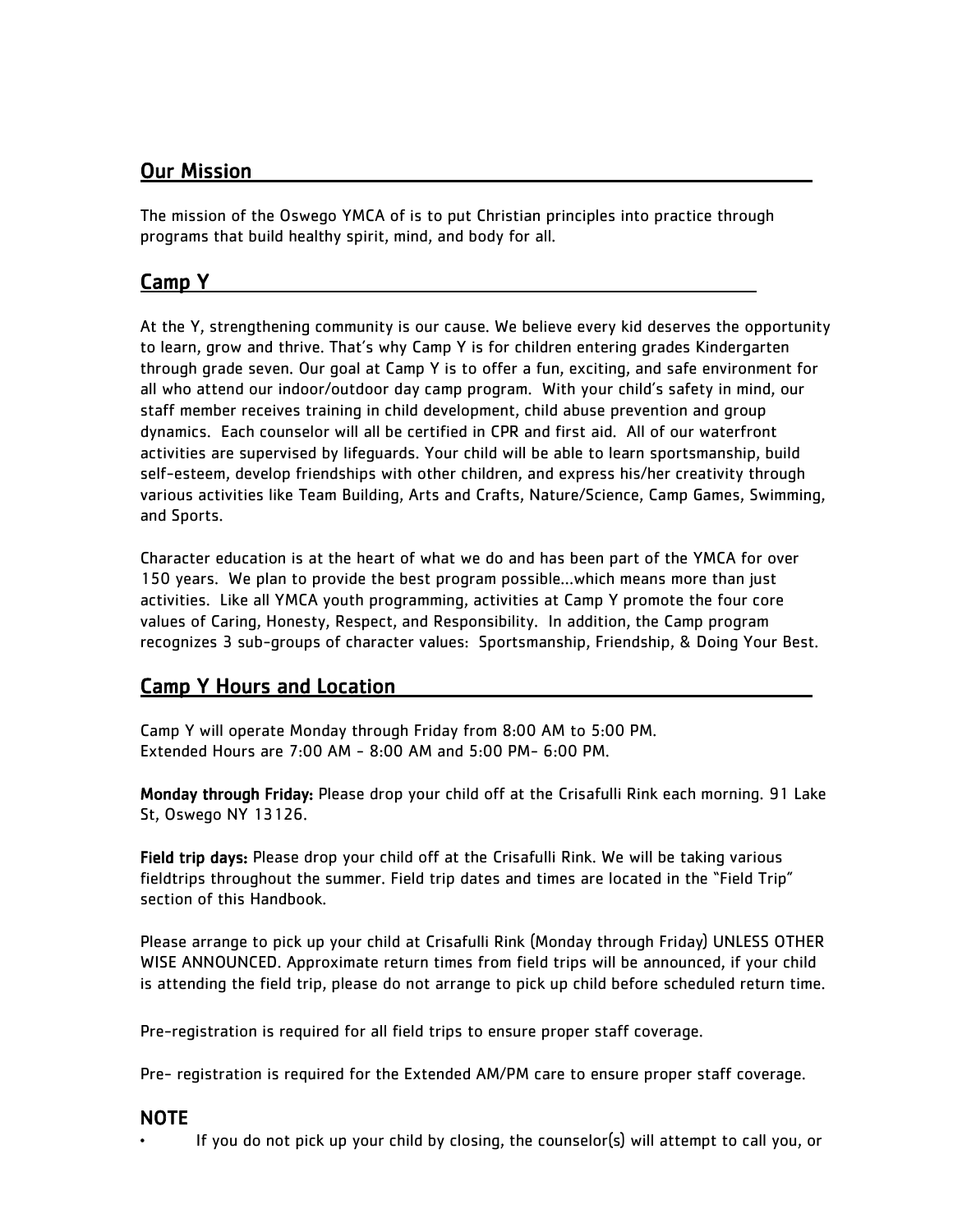the emergency numbers listed on your registration form. If no one is reached by 6:30pm, the Camp Program Director will be notified and will stay with your child at the program location. If no one has picked up your child by 7:00pm, the Police will be notified.

• There will be a \$1.00 fee for every minute you are late in picking up your children (per child). An invoice will be sent out reflecting the amount owed due to how late you were picking up your child.

• Please call the Oswego Y if an emergency will prevent you from picking up your child prior to camp closing. Also inform the staff who will be picking up your child(ren) on your behalf.

• All campers must be escorted by an authorized adult to and from the program. The sign in/sign out sheet must be signed daily & include the time of arrival/departure.

#### On the first day of camp, your child can expect:

- Introductions and ice-breaker activities
- Tours and learning the rules of camp
- Fun and meeting new friends
- Water safety procedures

#### Day Camp Check List:

- Lunch, non-perishables only. PLEAE LABEL WITH CHILD'S NAME.
- Morning and afternoon snack and drink
- Bathing suits and towel
- A water bottle
- Sunscreen/Insect Repellent (Permission slip must be on file)
- Sneakers
- Flip-flops or Sandals (to be worn on the way to the pool)
- Camp Y T-shirt, included with registration (FRIDAY FIELD TRIPS) \*Please label all children's belongings

#### Please DO NOT SEND:

- Sports equipment
- Toys, dolls or stuffed animals
- Electronic devices: Cell phones, iPods or personal gaming devices
- Money (Fieldtrips can be paid for at the Oswego YMCA or a sealed envelope with

child's name and exact change can be given to Camp Director, Jimmy Vito)

#### Staff

Jimmy Vito SACC/Camp Director (315) 342-6082 call option 3 jvito@oswegoymca.org

Camp Counselors are enthusiastic individuals who are committed to providing a safe, diverse, and fun program for all campers. We screen, interview, and select all camp staff based on their ability to work effectively with children. Before the start of camp, Staff is trained in the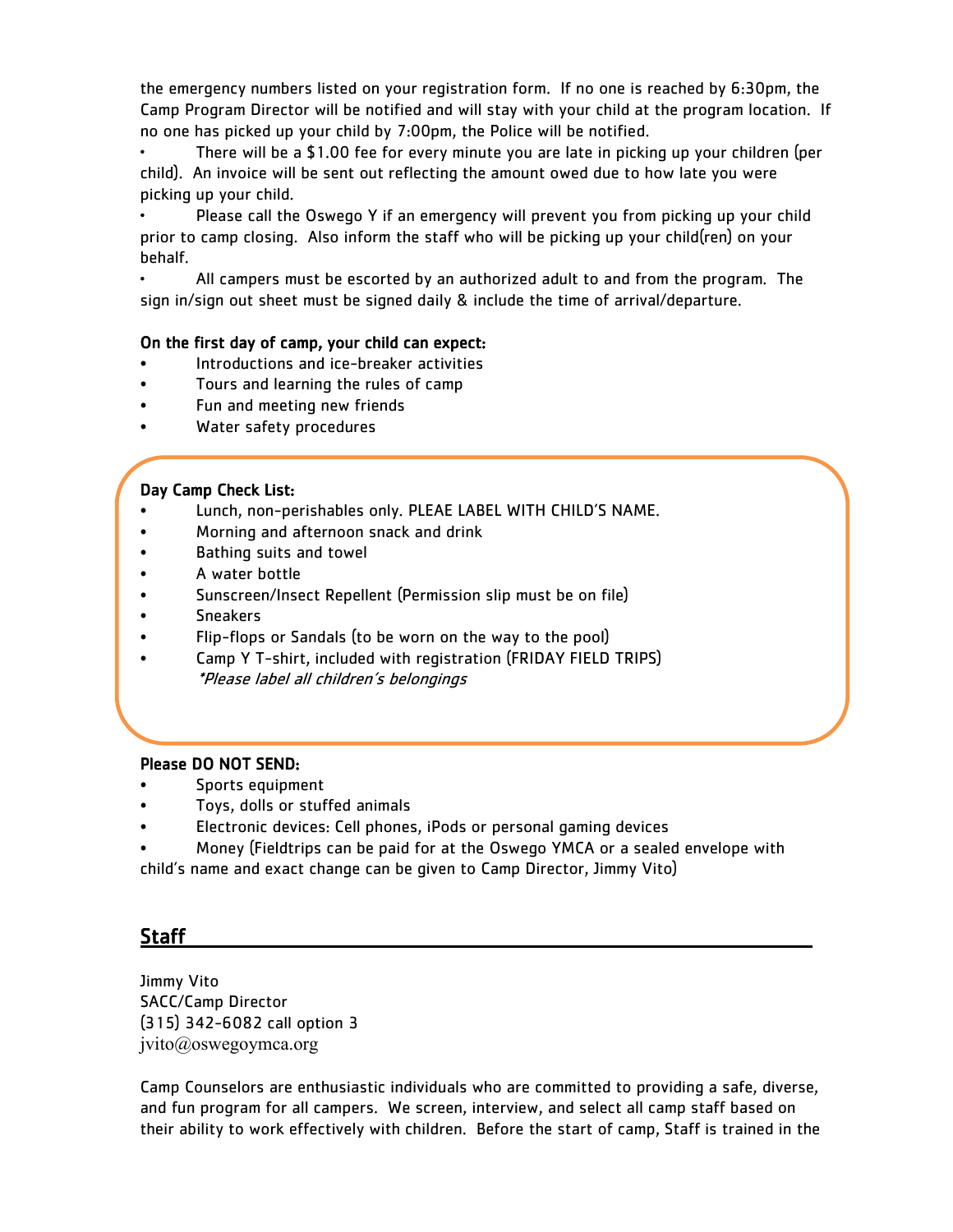following: camp policies & procedures, emergency & safety regulations, child abuse prevention, behavior modification, creative age-appropriate programming, staff leadership, first aid, and CPR.

We maintain a 1:12 staff to camper ratio. The Camp Y staff consists of the Camp Director, Assistant Camp Director, team leaders and counselors

#### Registration

l

Camp Y requires registration for each week that you will be using the camp. Registration forms need to be completed thoroughly and are kept on file at the YMCA.

Current immunization and physical records are also required for registration.

There is a \$25 non-refundable registration fee per child. Registration fees will be waived for Oswego YMCA family members.

There is a \$15 non-refundable deposit per registered week due at registration. As space is limited, please only register for the weekly sessions that you will be using.

NOTE: There will be no refunds for unused sessions without sufficient staff notice. Cancellations need to be made prior to the billing dates for scheduled camp weeks. Prices for each session are the following:

| Oswego YMCA Family Member: \$140 per week<br>Non-Member:<br>3 day option: | \$160 per week |
|---------------------------------------------------------------------------|----------------|
|                                                                           |                |
|                                                                           |                |
| Oswego YMCA Family Member: \$115 per week                                 |                |
| Non-Member:                                                               | \$135 per week |

# Payments and Financial Assistance

Payment for camp is drafted on Friday, the week prior to your child(ren)'s scheduled camp week. A \$10.00 late fee will be added if payment is not received by Monday of the scheduled week. If you incur additional fees, they must be paid by the Friday of that week. In order to attend future camp weeks, you must be current with your payments. Each additional child(ren) in your family will receive a 20% discount per week. For your convenience, a debit/credit card or bank account can be added to your account for an automatic payment. Failed bank drafts will incur an \$18.00 fee.

As a licensed Child Care Provider, the Oswego YMCA accepts financial assistance through the Oswego County Department of Social Services. Please contact your case worker or Camp Director for a Provider From. Forms must be handed in with registration. NOTE: Field Trip prices are NOT covered by DSS.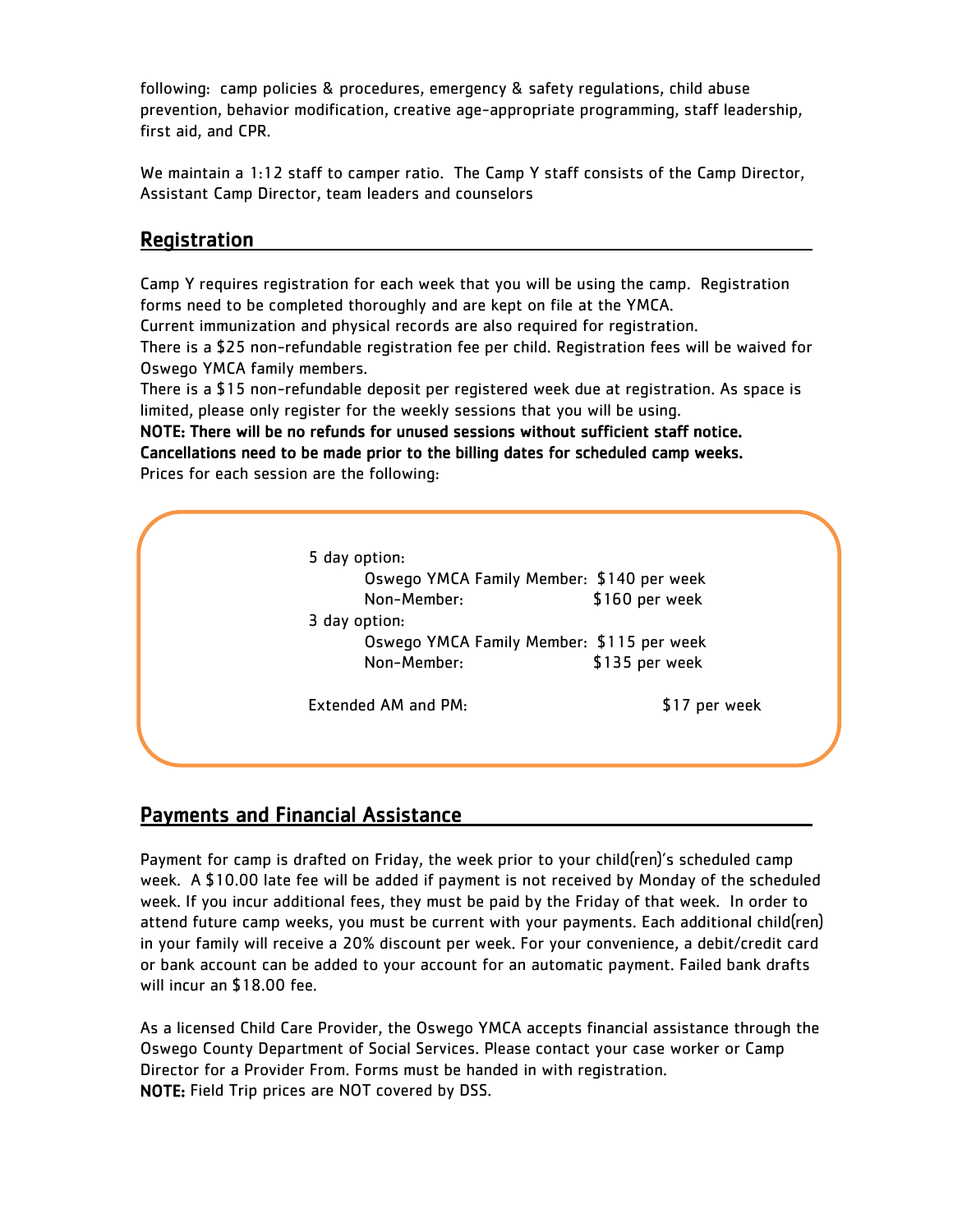## Policies & Procedures

Only the adults on your child's pick-up list will be allowed to take your child from camp. The list of all people, other than parents, who are authorized to pick up your child, must be completed on your child's registration form. Everyone who picks up a child is required to provide photo identification. As we become familiar with our camper's families, we may not ask to see the I.D. every day; however, we ask that you always come prepared in case our regular "sign-out" staff are not present when you come. Please inform all authorized emergency contacts of this policy.

Camp Y staff has been instructed to ask for picture I.D. any time they do not know the person picking up a child, even if their name is on the child's pick-up list. You may change the authorized people on your child's pick-up list at any time by notifying the Camp Director. This change must be verified and agreed upon by both guardians listed on the registration form. If someone not indicated on your child's pick-up list will be picking up your child, the parent or caregiver is required to give their authorization to the Camp Director. All authorized pick-up people must be at least 16 years old. Siblings of appropriate age must be included on your authorized pick-up list.

# Attendance

Attendance on Field Trip Days will be taken prior to boarding the bus, once again on the bus, when we exit the bus, and periodically during the duration of the trip. Attendance will also be taken at lunch, prior to boarding the bus to return to the Y and upon arrival to the Ice rink.

When your child is picked up, the camp counselor will document the time to confirm pick up time.

### Field Trips

Campers have the opportunity to go on fieldtrips. Field Trips are listed in the table below. Most of the field trips will require a bus ride that will depart from the Crisafulli Rink at 9AM. Camp T-shirts must be worn on all field trips. For the safety & organization of camp, please do not pick your children up before 5PM.

NOTE: Field trips are the ONLY optional. There will be no Camp at Crisafulli Rink or the Oswego YMCA. Please register for a field trip ahead of time so we can verify the number of Staff we will need for each field trip.

Field Trips: CMOO, ZOO and Bowling.

#### Health Policy

Camp Y shall accept all children who are able to participate, within the regular activities and guidelines, as part of a group with a ratio of 12 children to 1 staff into the program. All program participants must be capable of independent toileting on a consistent basis.

The YMCA complies with applicable federal and state disability discrimination laws and will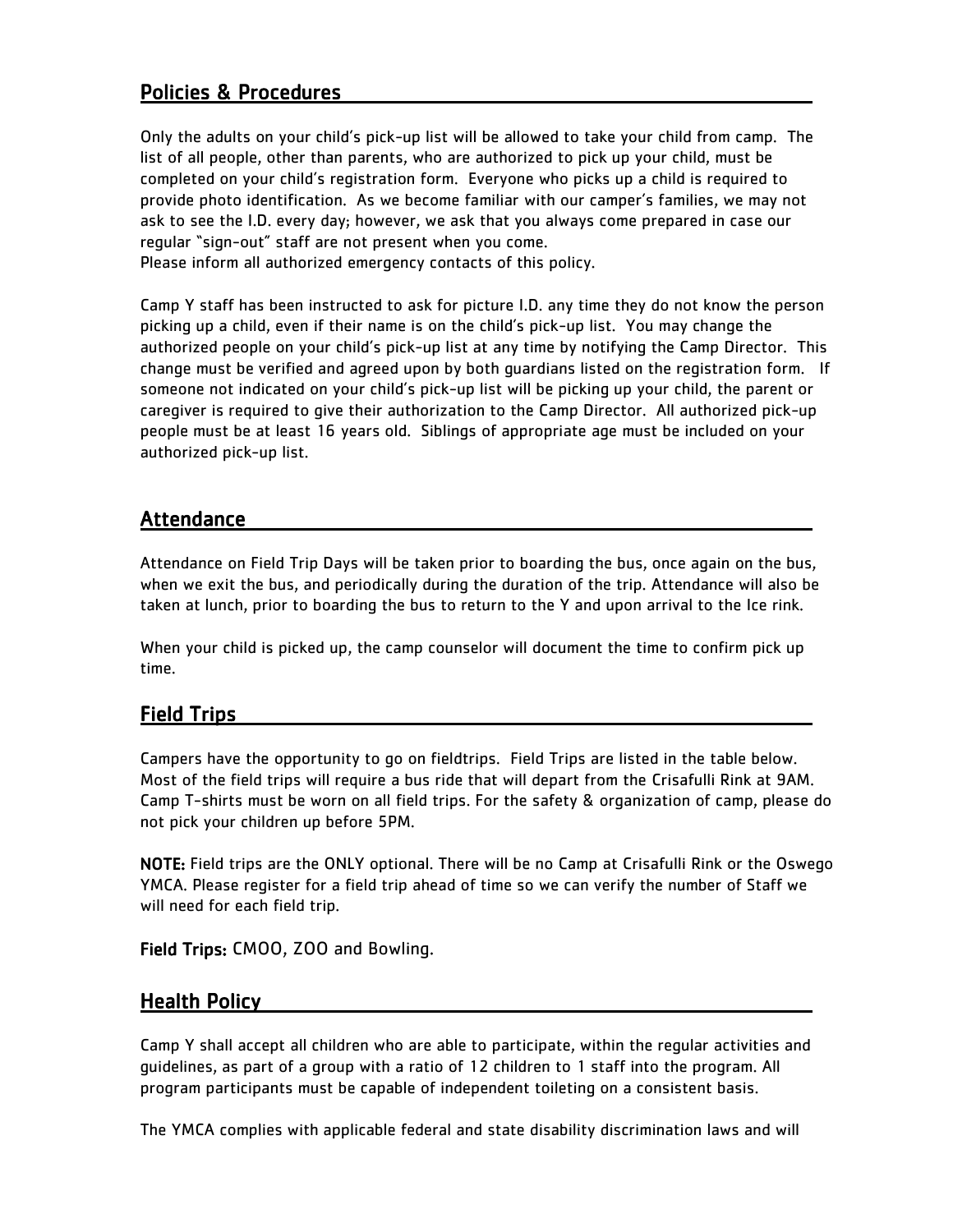consider reasonable accommodations to its policies to allow disabled children to enjoy equal benefits of this program. Registrations for the Oswego Y Camp ask general questions of all parents in order to assess the YMCA's ability to meet the needs of a child. All registrations are held for 3-5 business days to allow sufficient time to review the registration before a child begins attending the program. If a parent/guardian has indicated that a child may require additional support, the YMCA will set up a meeting with the parent/guardian and child to develop an Individual Health Care Plan prior to the completion of the enrollment process. This meeting will be used to verify that the YMCA expects to be able to meet the needs of the child without fundamental alteration or undue hardship to the program.

If a child requires services beyond those the YMCA is able to provide, the YMCA will direct the parent/guardian to local agencies that may be able to provide the child with a support person. It will then become the parent/guardian's responsibility to secure the necessary support person who will be responsible for facilitating participation as well as completing all tasks related to toileting for the child. If the parent/guardian provided support services are unavailable, the parent/guardian will need to make other childcare arrangements for the day.

If a child needs an Individual Health Care Plan, it will be kept on file in the administrative office and a photocopy shall be provided for the child's Group Leader. Should no special health care adaptations be necessary for a child with special needs, the parent will note this on their child's Individual Health Care Plan. In addition, the parent/guardian of a child who has a current IEP must provide a copy to the Camp Director for review. Every child shall be included in all activities and lessons plans shall allow for adaptation of activities based on a child's limitations. Such limitations may include, but are not limited to, the following: dietary restrictions, autism, physical restriction/deformities, emotional/behavioral disorders, ADD/ADHD, Mental Retardation, and Down syndrome.

The registration forms include health and medical history, parental authorization (for emergency physical examinations, hospitalization, and fieldtrips) and immunization records, which are all mandated by the NYS Health Department. Parents must provide proof of immunizations by attaching a copy of immunization records with the registration form. Immunization records are due at the time of registration. Your child may not attend camp without them. Registrations will not be accepted without immunization records.

Camp Y is certified by the Oswego County Health Department and is subject to on-site inspections twice during the summer. Inspection reports are on file at the Health Department, 70 Bunner Street, Oswego, New York 13126. If you have any questions, please contact them at 315-349-3545.

#### Illness

Please keep your child at home if s/he has a communicable illness, fever, cold or virus. This protects your child and the health of other children in the camp program.

If your child becomes ill during camp, you will be notified and asked to make arrangements for the pick-up of your child. If we cannot reach you, we will attempt to reach your emergency contact person.

If your child should contract a communicable illness such as chicken pox, pink eye, or lice we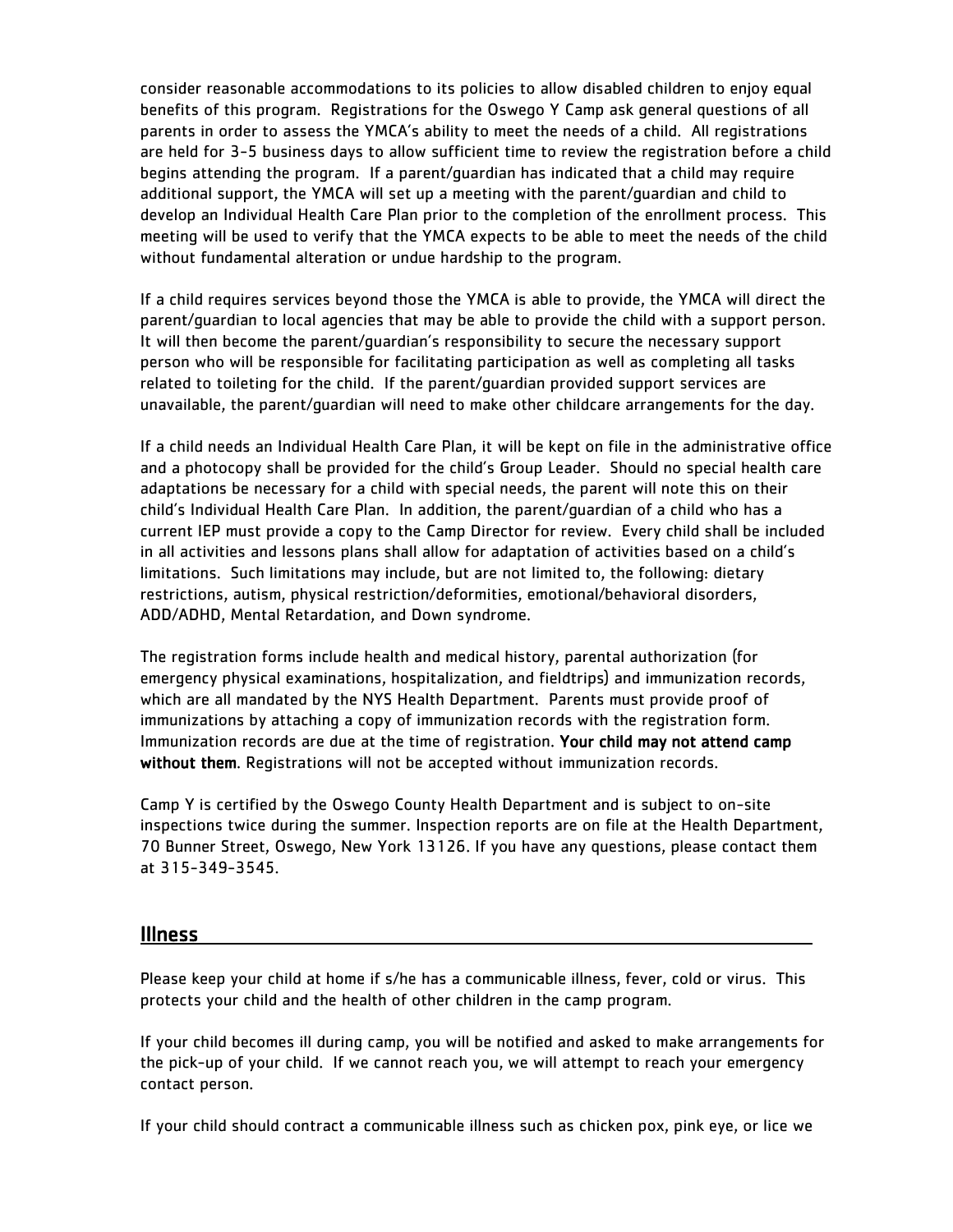ask that you contact the Camp Program Director. A doctor's written consent must be given to the Camp Director before your child will be allowed to return to camp.

Please note: If your child comes to camp with a contagious illness, you will be required to come and pick up your child immediately.

#### Injury

Counselors will administer basic first aid if your child has a minor injury. The parent or caregiver will be notified upon pick-up of these minor injuries and will be requested to sign an accident report.

If your child becomes seriously injured during camp, you will be notified immediately. If no one can be reached, we may call an ambulance or paramedic and have your child taken to the emergency care location indicated on the Registration Form. The Camp Director or another YMCA staff will accompany the child in the absence of an authorized adult.

# Medication Policy

No prescription or over-the-counter medications will be administered by the Oswego YMCA Camp Program. The only exceptions are EpiPens or Inhalers, which must be self-administered, and an original doctors' written order must be on file at the YMCA. All medicines must be labeled with the Child's full name, prescription order (date filled, expiration date), directions for use and storage, appropriate precautions, name and address of pharmacy, name of physician and physician's orders.

### Clothing

All campers should wear sneakers and comfortable, casual play clothes. Sandals, flip flops, crocks, and cleats are not appropriate footwear for the variety of camp activities. We strongly recommend that every camper bring the following with him/her daily: hat, sun block, and a sweatshirt. Please label all belongings & clothing with your child's first and last name.

#### Food

Please send child with a non-perishable bagged lunch every day. If there are any dietary restrictions, please contact Camp Director.

Free lunch will be offered through the OCO Food program.

### Rules & Expectations

Rules are to be followed by the camp participants to ensure the safety and continuing success of the program. Staff will review the rules with their campers every Monday morning. All program participants will respect adults and the rights of other children by:

- Listening to and following directions
	- Remaining on task and not disrupting the progress of others
	- Speaking to others in a polite manner without swearing, hurtful comments, or
	- Obscene gestures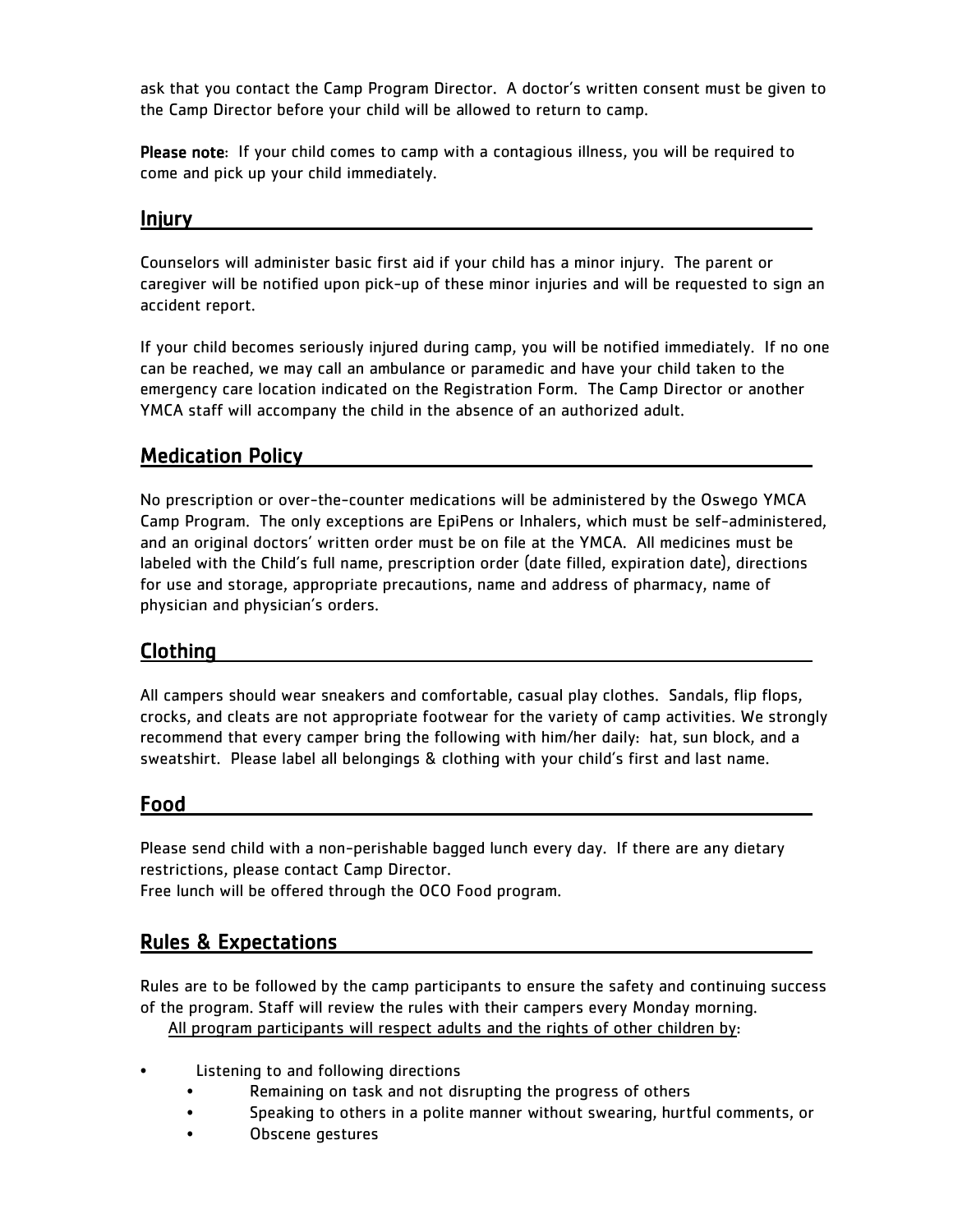- Showing respect to staff and other program participants
- Refraining from all prejudice/discriminatory speech, writing, actions, etc.
- Respecting YMCA property and the belongings of others
- Never leaving the program without a staff person
- Keeping bodily fluids contained (e.g., no spitting, urinating, etc.)
- Not pushing or touching others in an inappropriate manner
- Keeping hands and feet to oneself
- Following any other rules outlined by staff within the program

#### **Discipline**

When behavior expectations are not met, the YMCA will follow a progressive discipline policy. The following behaviors are considered inappropriate and subject to disciplinary action:

• Disorderly Conduct - Any physical aggression or obscene language, destruction of property, and/or any willful and unsanctioned act which disrupts the normal operation of the YMCA Camp program.

• Insubordinate Behavior - Failure to comply with any program rule, regulation, policy, or instruction given by YMCA staff.

Reckless Endangerment - Any action which threatens or endangers the health, welfare, or safety of another or one's own self.

**Endangering Safety, Morals, Health, or Welfare of Others - Selling, using, or possessing** controlled substances, weapons, fireworks, obscene or dangerous materials; theft; harassment of other children or YMCA staff.

When these types of incidents occur, emphasis will be on problem solving and helping the child make better future decisions. Staff will begin by acting as positive role models and reinforcing positive behaviors. Continued disregard for program rules will result in corrective feedback, including but not limited to: reminders, warnings, time out within the program space, parent notification and a discipline report. If misconduct continues or becomes severe, the staff will contact the Camp Director. Depending on the severity of the incident and/or a child's ability to calm down & successfully return to program activities, the parent may be contacted to come pick the child up immediately.

- 1st Behavior Report: Conference with parents about behavior modification techniques
- 2<sup>nd</sup> Behavior Report: One week/session suspension
- 3<sup>rd</sup> Behavior Report: Dismissal from the YMCA Camp Program

NOTE: Depending on the severity of the incident, dismissal could result after ANY behavior report. Notwithstanding the above, if the unacceptable behavior endangers another's safety, immediate suspension may occur.

### Dismissal from the Program

The following may result in the child's immediate dismissal from the program:

- Prejudiced or discriminatory speech, writing, actions, etc.
- Possession of a weapon
- Any physical aggression directed toward another child or a staff member